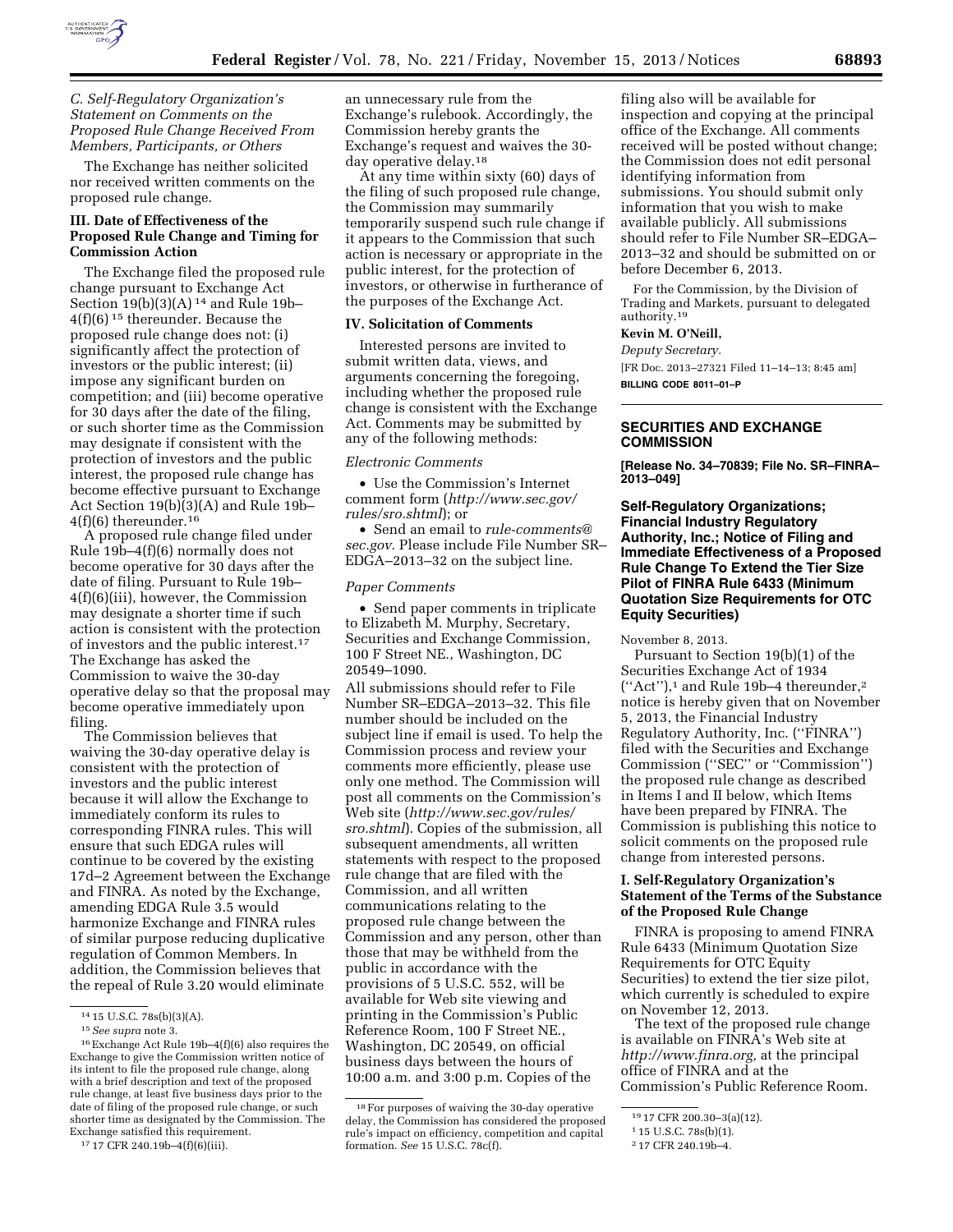## **II. Self-Regulatory Organization's Statement of the Purpose of, and Statutory Basis for, the Proposed Rule Change**

In its filing with the Commission, FINRA included statements concerning the purpose of and basis for the proposed rule change and discussed any comments it received on the proposed rule change. The text of these statements may be examined at the places specified in Item IV below. FINRA has prepared summaries, set forth in sections A, B, and C below, of the most significant aspects of such statements.

### *A. Self-Regulatory Organization's Statement of the Purpose of, and Statutory Basis for, the Proposed Rule Change*

### 1. Purpose

FINRA proposes to amend FINRA Rule 6433 (Minimum Quotation Size Requirements for OTC Equity Securities) (the ''Rule'') to extend the amendments set forth in File No. SR– FINRA–2011–058 (the "tier size pilot"), which currently are scheduled to expire on November 12, 2013, through November 14, 2014.3

On October 6, 2011, FINRA filed with the SEC a proposed rule change to amend the minimum quotation sizes (or ''tier sizes'') for OTC equity securities 4 to, among other things, simplify the tier structure, facilitate the display of customer limit orders, and expand the scope of the Rule to apply to additional quoting participants.5 During the proposal process, the SEC received a number of comments and, in response, FINRA proposed that the new tier sizes operate on a pilot basis for one year to allow FINRA and the SEC to better analyze the impact of the revised tier sizes.

To effectively assess the impact of the tier size pilot on quoted OTC equity securities, FINRA has collected and provided to the Commission certain preand post-pilot data, including:

• The price of the first trade of each trading day executed at or after 9:30:00 a.m., based on execution time.

• The price of the last trade of each trading day executed at or before 4:00:00 p.m., based on execution time.

- Daily share volume.
- Daily dollar volume.
- Number of limit orders from customers and in total.

• Percentage of the day that the size of the BBO equals the minimum quote size.

• Number of market makers actively quoting.

• Number of executions from a limit order and number of limit orders at the BBO or better by tier size from a customer and in total.

- Liquidity/BBO metrics
- $\circ$  Time-weighted quoted spread.
- $\circ$  Effective spread.

 $\circ$  Time-weighted quoted depth (number of shares) at the inside.

 $\circ$  Time-weighted quoted depth (dollar value of shares) at the inside.

Amendment No. 2 specified, among other things, that: (1) FINRA would begin submitting the above data for the period of one year by no later than 90 days after the start of the tier size pilot, and (2) the data for each month would be submitted within 20 business days of the beginning of the following month.6 In Amendment No. 2, FINRA also stated that, at least 60 days before the conclusion of the tier size pilot, FINRA would provide the SEC with an assessment that addressed the impact of the pilot, the concerns raised by commenters during the rule filing process, and whether the pilot has resulted in the desired effects. FINRA submitted this assessment to the Commission on September 13, 2013. The purpose of this filing is to extend the operation of the tier size pilot for an additional year to provide the SEC with data over a longer time period so that the effects of the tier size pilot can be more thoroughly reviewed.<sup>7</sup> Consequently, FINRA will continue to provide the Commission with the data noted above, as requested.

FINRA has filed the proposed rule change for immediate effectiveness. The effective date of the proposed rule change will be the date of filing.

#### 2. Statutory Basis

FINRA believes that the proposed rule change is consistent with the provisions of Section  $15A(b)(6)$  of the Act,<sup>8</sup> which requires, among other things, that FINRA rules must be designed to

prevent fraudulent and manipulative acts and practices, to promote just and equitable principles of trade, and, in general, to protect investors and the public interest. FINRA also believes that the proposed rule change is consistent with the provisions of Section 15A(b)(11) of the Act.9 Section 15A(b)(11) requires that FINRA rules include provisions governing the form and content of quotations relating to securities sold otherwise than on a national securities exchange which may be distributed or published by any member or person associated with a member, and the persons to whom such quotations may be supplied.

FINRA believes that the extension of the tier size pilot for an additional year is consistent with the Act in that it would provide the Commission with additional data and more time to undertake a thorough review of the submitted data and assessment. FINRA believes this additional data and time will enhance the Commission's ability to assess the appropriateness of making the tier size pilot permanent.

#### *B. Self-Regulatory Organization's Statement on Burden on Competition*

FINRA does not believe that the proposed rule change will result in any burden on competition that is not necessary or appropriate in furtherance of the purposes of the Act.

### *C. Self-Regulatory Organization's Statement on Comments on the Proposed Rule Change Received From Members, Participants, or Others*

FINRA has not solicited, and does not intend to solicit, comments on this proposed rule change. FINRA has not received any written comments from members or other interested parties.

### **III. Date of Effectiveness of the Proposed Rule Change and Timing for Commission Action**

Because the foregoing proposed rule change does not: (i) Significantly affect the protection of investors or the public interest; (ii) impose any significant burden on competition; and (iii) become operative for 30 days from the date on which it was filed, or such shorter time as the Commission may designate, it has become effective pursuant to Section  $19(b)(3)(A)$  of the Act<sup>10</sup> and Rule 19b- $4(f)(6)$  thereunder.<sup>11</sup>

<sup>3</sup>*See* Securities Exchange Act Release No. 67208 (June 15, 2012), 77 FR 37458 (June 21, 2012) (Order Approving File No. SR–FINRA–2011–058).

<sup>4</sup> ''OTC Equity Security'' means any equity security that is not an "NMS stock" as that term is defined in Rule 600(b)(47) of SEC Regulation NMS; provided, however, that the term OTC Equity Security shall not include any Restricted Equity Security. *See* FINRA Rule 6420(f).

<sup>5</sup>*See* Securities Exchange Act Release No. 65568 (October 14, 2011), 76 FR 65307 (October 20, 2011) (Notice of Filing of File No. SR–FINRA–2011–058).

<sup>6</sup>*See* Amendment No. 2 to File No. SR–FINRA– 2011–058, available at *[http://www.finra.org/](http://www.finra.org/web/groups/industry/@ip/@reg/@rulfil/documents/rulefilings/p126817.pdf)web/ [groups/industry/@ip/@reg/@rulfil/documents/](http://www.finra.org/web/groups/industry/@ip/@reg/@rulfil/documents/rulefilings/p126817.pdf) [rulefilings/p126817.pdf](http://www.finra.org/web/groups/industry/@ip/@reg/@rulfil/documents/rulefilings/p126817.pdf)* (''Amendment No. 2'').

<sup>7</sup>The Tier Size Pilot Assessment is part of the SEC's comment file for SR–FINRA–2011–058 and also is available on FINRA's Web site at: *[http://](http://www.finra.org/Industry/Regulation/RuleFilings/2011/P124615) [www.finra.org/Industry/Regulation/RuleFilings/](http://www.finra.org/Industry/Regulation/RuleFilings/2011/P124615) [2011/P124615.](http://www.finra.org/Industry/Regulation/RuleFilings/2011/P124615)* 

<sup>8</sup> 15 U.S.C. 78*o*–3(b)(6).

<sup>9</sup> 15 U.S.C. 78*o*–3(b)(11).

<sup>10</sup> 15 U.S.C. 78s(b)(3)(A).

<sup>11</sup> 17 CFR 240.19b–4(f)(6). Rule 19b–4(f)(6) requires a self-regulatory organization to give the Commission written notice of its intent to file the proposed rule change at least five business days prior to the date of filing of the proposed rule change, or such shorter time as designated by the